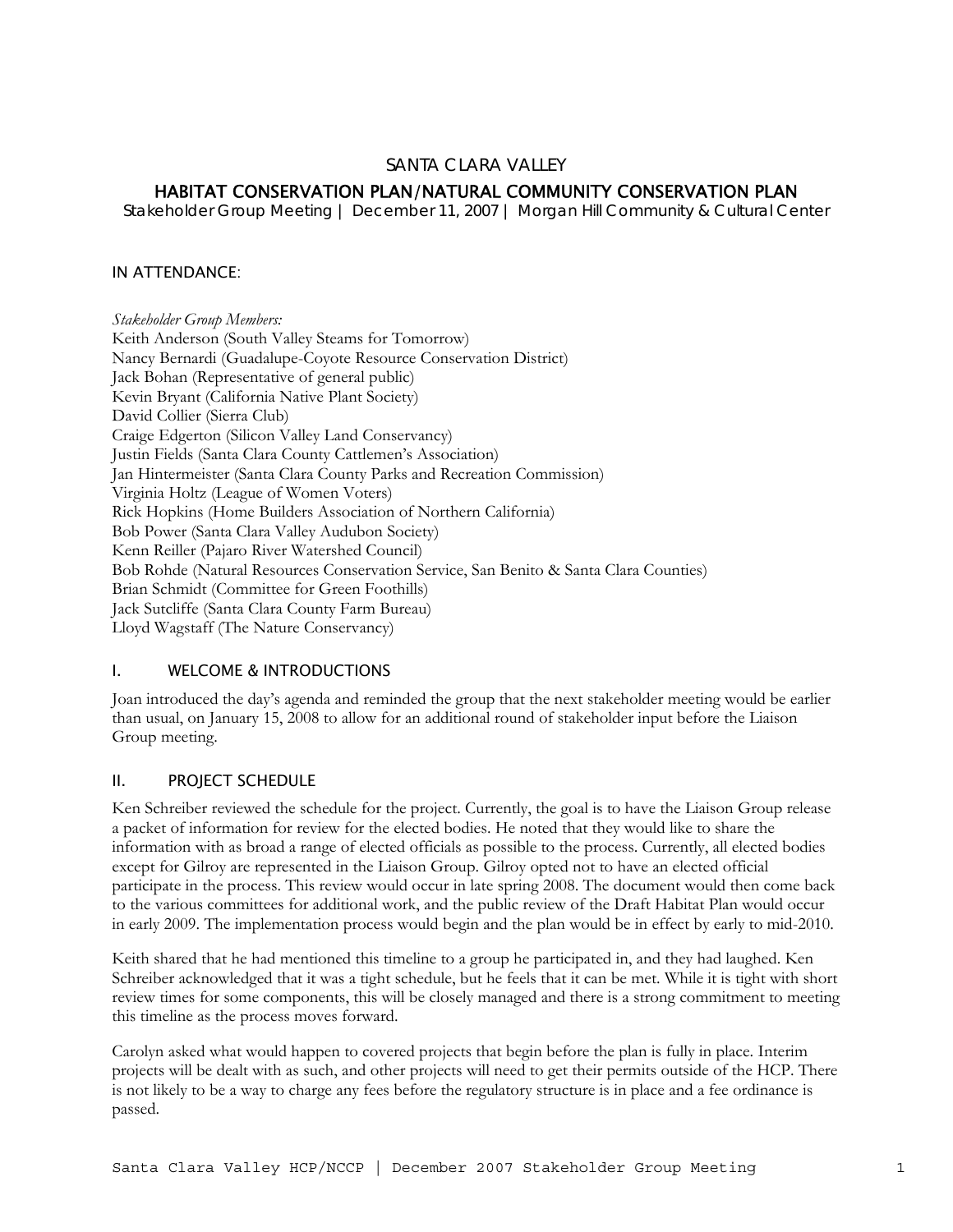## III. EMERGING CONSERVATION STRATEGY

David Zippin asked how existing open space lands should function within the reserve system.

He asked the group to address what the most important components of the plan would be to each organization.

Craige suggested that perhaps there could be some sort of criteria to rate the current condition of existing open space areas to identify which would benefit from restoration or enhancement and determine how to count

Kevin noted that the most vulnerable lands are those that are paved or under permanent human disturbance. He advocated acquiring new land wherever possible to prevent these two scenarios, even if there is not money to restore it right away. Use existing open space in very limited contexts. Craige asked if perhaps the existing lands could be capped at a percentage, rather than acreage.

David Collier commented that working with the parks system helps gain more conservation for each HCP dollar—since funding the land would not be a cost, more money could go towards restoration. However, the scenarios he saw presented took the money saved and factored it into a saving overall, rather than reinvesting it in other parts of the plan. There is a tradeoff involved in using existing open space, so unless the benefit is directly to the plan—that is, more land protected, rather than a less expensive plan—he would prefer to see money invested in new lands.

Kenn Reiller commented that the use of existing open space should not be applied to the rough proportionality and "stay ahead" provisions of the plan. The plan should put the implementing agency's feet to the fire, so to speak, to acquire new lands.

Carolyn asked about potential conflicts between traditional uses of recreational park lands and preservation goals. For instance, trails might impact species protection.

Sequoia shared that the Open Space Authority is concerned about using existing lands for the HCP. They also have concerns about enacting additional easements on lands they have already purchased. They are not necessarily comfortable accepting money to restrict their use of land they already own. They acknowledge that some of their lands would benefit from additional dollars for restoration, but it would be on a parcel by parcel basis.

Ken Schreiber noted that he was surprised, after review of specific sites, at how little County Parks land was appropriate for being counted in the reserve. Much of it already has human impact, or might in the future, and other areas are being protected for potential future active recreation. Some areas—serpentine soil and butterfly habitats—might be appropriate for the HCP, however.

Brian is concerned about setting up different dollar scenarios—this invites an economic versus environmental conflict. The alternatives should be on par from a dollar perspective so that true choices can be made. Brian also noted that the tradeoffs may have to do with whether goals are short-term or long-term. For instance, spending money on correcting a short-term problem (e.g., nitrogen depositions, which may or may not be an issue long-term) may be less important than purchasing land in perpetuity. In converse, a short term "emergency room" management fix to save a species from extinction might be very critical and more important than purchase of habitat land.

Brian also noted that it would be important to include some "quick wins"—projects that yield immediate benefits that partner organizations can share with the public to build support.

Lloyd asked if the list would remain a blank check, or if it would be made into a formal list. David Zippin confirmed that there will be a specific list of actions. This also supports costing it out more effectively.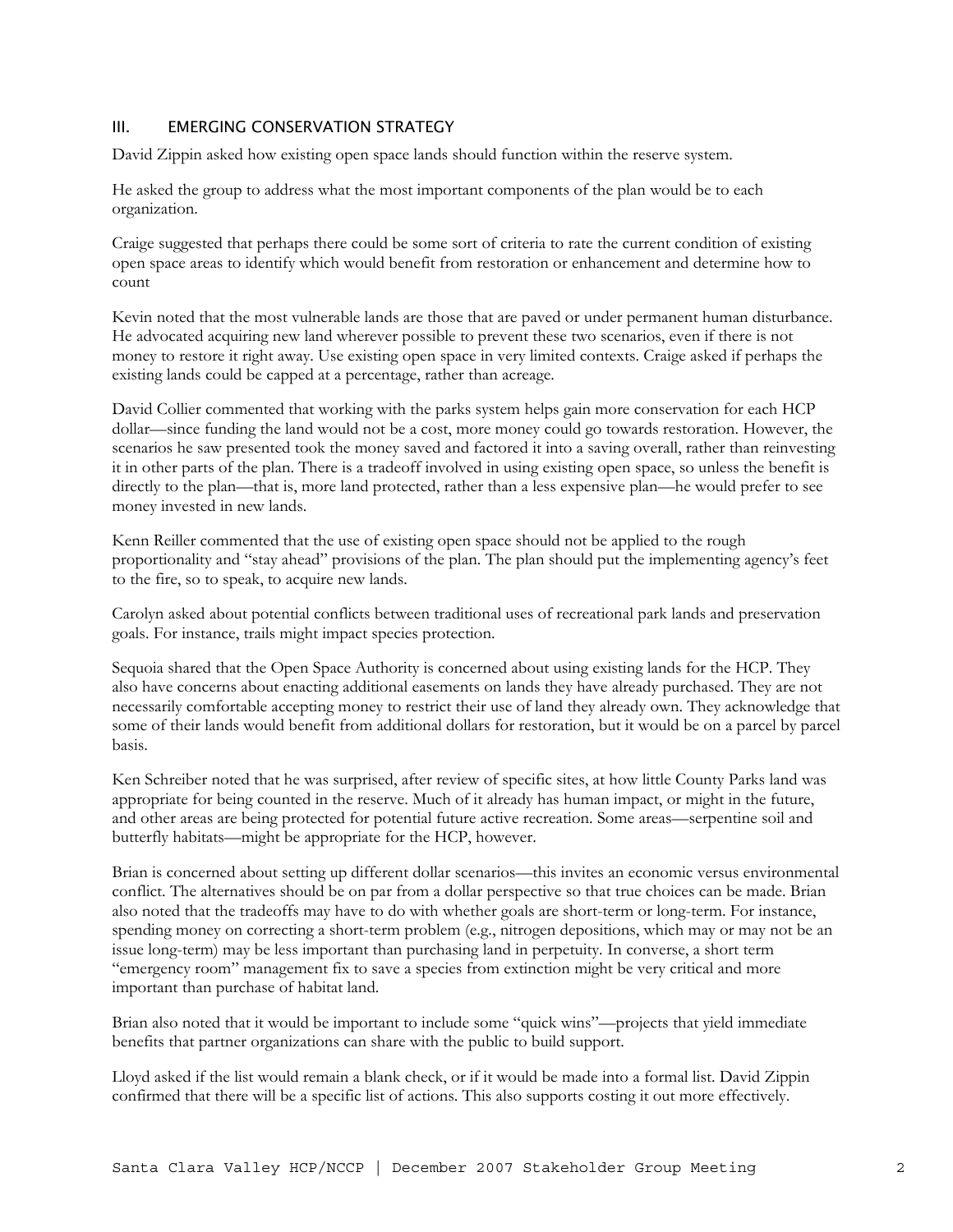Jan noted that as an individual, he feels like he's "paying twice" to place easements on land that is already protected by another entity. What kind of control would the HCP have over monies that go into an easement? The terms of the easement would specify how this money would be spent.

David Collier asked how many and what types of unique biological opportunities there might be where there is no other ecological alternative to using existing protected lands. He also suggested that a compromise on the cost issue could be to split the savings by working with existing open space between additional conservation and plan savings.

# IV. CRITERIA & ORGANIZATIONAL OPTIONS FOR PLAN IMPLEMENTING ENTITY

Kenn Reiller referred people to the graphics in the budget, which help to illustrate efficiency issues.

Rick Hopkins cautioned against making the plan too expensive, since this can contribute to the failure of the plan.

Craige asked who had starred the sheet on implementing entities for the Liaison Group packet. Chris Beale did this to identify which type of implementing agency would have each quality. (For instance, an existing local agency would have a lot of legal authority, but might lack focus and credibility in the community.)

## Main options:

- **Local partner (probably the County or the Water District)**
- Form a new or use an existing special district to coincide with the study area (Sequoia noted that he thinks that special districts related to conservation must be contiguous per state law, which could create a conflict with the Open Space Authority)
- I Joint powers authority
- Nonprofit public benefit corporation
- **State-chartered conservancy**

The discussion referenced materials created by Chris Beale who took the eight criteria and rated each of the five options to identify strengths and weaknesses.

Pat Showalter noted that one thing that could not be managed by anyone other than the Water District would be the reservoir system.

Kenn Reiller commented that his experience with joint powers authorities was that with the Pajaro Flood Protection Authority, there is a provision that two partners can join forces to pursue something on their own without the other partners, which allows some flexibility in funding and resources. This option may be more flexible than the matrix indicates.

Craige noted that every dollar spent on the organizational structure is a dollar less for conservation. He feels that efficiency is very important, and would like to see a comparison based on a percentage of operating budget.

Lloyd noted that if a JPA model is used, it needs to have its own staff. He pointed out that this could contribute significantly to efficiency. A clear hierarchy of decision making and forceful implementation of policy would be critical.

David Collier noted that he doesn't agree that some drawbacks are truly drawbacks. For instance, the concern that HCP land might be incorporated into larger chunks of protected land if a conservancy manages this: in fact, if this is done well, the HCP land might benefit from being considered as part of a greater whole. David is also concerned about having a local partner manage the plan.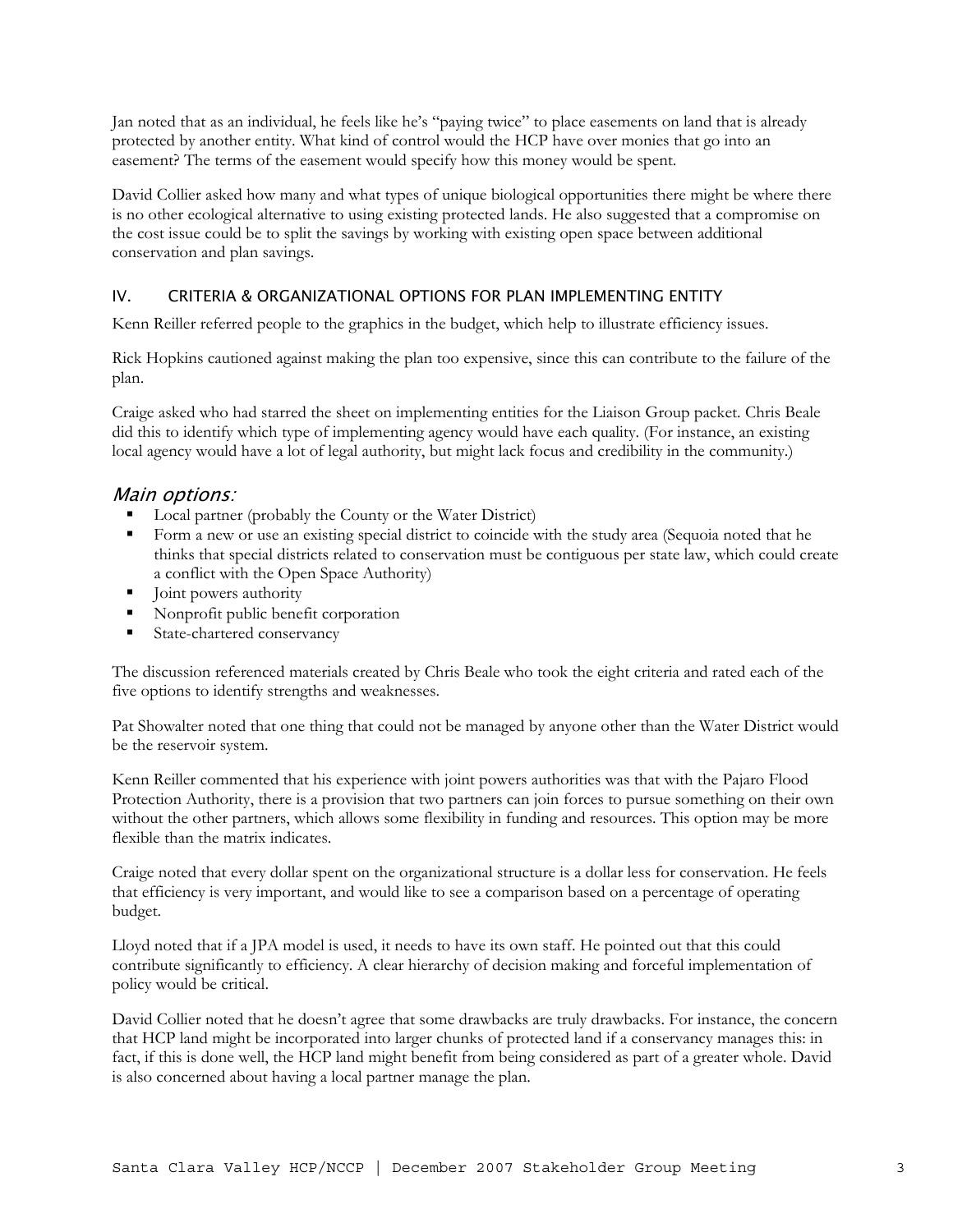Rick asked how the stars in Beale's evaluation/comparison chart had been reached. If this is based on existing HCP successes and failures, it would be good to have this information. Rick needs to know what informs this experience. It would be helpful to know how many HCPs statewide are managed by JPAs, and how they function compared to others with different management structures. Others agreed that an empirical analysis is needed.

One stakeholder asked why a special district was rated so low for efficiency when there are some good, efficient models of this.

Carolyn would like to know a lot more about the state-chartered conservancy, including how cumbersome it is compared to other options. Ken Schreiber noted that you lose a lot of actual and perceived local control because the State would have a notable decision-making role especially as it relates to land acquisition.

Bob wants to know which entity would make best use of existing experience in terms of negotiations with local landowners.

David Zippin likes the idea of a broad organization like the state-chartered conservancy but feels it might be most effective near the end of the permit term. For instance, there might be a collection of county-based HCPs that expire and need continued maintenance—a single state-chartered organization might be an effective solution for this.

What are the existing HCPs using as their implementing entities? East Contra Costa County is using a JPA, but they also used the JPA to create the plan. Other HCPs are using existing councils of government. Natomas Basin is run by a nonprofit conservancy. It's important that the structure reflect the history and desires of the specific county. In Southern California, local government tends to be the implementing agency. Riverside, for instance, created a new agency within the county to run the plan.

David Collier would like to see an implementing entity with biological knowledge and administrative decision making experience. He's not sure that this exists within all of these options—although perhaps this can be hired in.

Ken Schreiber noted that Management Team feels that the implementing entity needs a public policy oversight body, a land acquisition structure with flexibility, and access to contract resources (i.e., not overly relying on permanent staff).

### V. COST MODEL

Keith asked if the distribution of Chapter 9 could be considered a call for comments. Yes—Chapter 9 should be read in conjunction with the cost model.

Sequoia noted that the average land cost figure seems low. David Zippin clarified that much of the land purchased might be on the lower end of cost because of its location. Sequoia still feels that this could be lower than the reality.

David Zippin would like feedback on specific assumptions by the next stakeholder meeting in January. Keith noted that the numbers on water had already changed.

Thus far, no costs are plugged in for management of or enhancement of existing open space. Keith clarified that the cost of re-operating Pacheco Reservoir is also not included. Sequoia noted that this would imply that an alternative with reliance on these would increase in cost. This also might include capital cost such as acquisition of lands to improve.